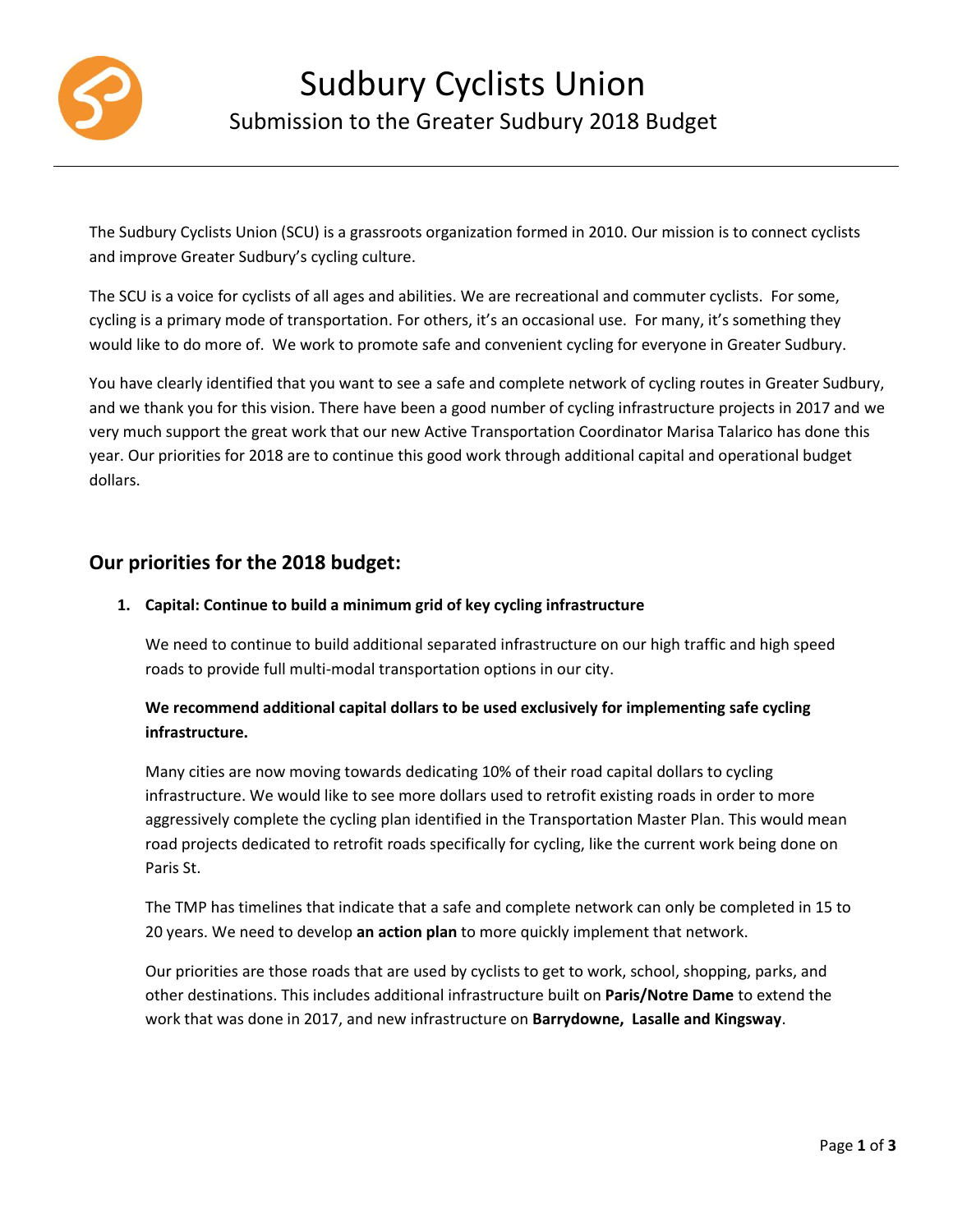#### **2. Operational: Implement programs to support safe cycling and encourage a better cycling culture**

Our first cycling death in a number of years happened in 2017. With more cyclists and cars on the road, it is imperative that we systematically address the safety of cyclists, all while encouraging a good cycling culture.

**We recommend an operational budget for cycling programming that can be used by the Active Transportation Coordinator and other supporting departments to help fund cycling programming.** 

#### **For example:**

Safe cycling courses: The City of Greater Sudbury already delivers some safe cycling courses, but there is a need for additional cycling courses targeting all cyclists, including children, adults, seniors, and families. More money is needed for developing additional cycling instructors, partnering with schools to deliver safe cycling education in schools, and promoting safe cycling courses.

Bicycle parking infrastructure: We need dollars to provide bike parking facilities at City of Greater Sudbury facilities as well as encourage and subsidize bike parking facilities at non-City locations.

Increased maintenance and development of multi-use trail systems: Some trails are used as alternatives to on-road trips, but there are deficiencies on these trails that need to be identified. For example, we need better road crossing markings and curb retrofits, better surface treatments, and lighting.

Road safety messaging: We need a good plan and dollars to develop road safety messaging for both cyclists and motor vehicle drivers, including social media, electronic bulletin boards, etc.

Road safety enforcement: We need dollars for the Greater Sudbury Police Service to address unsafe behaviours that put cyclists at risk, targeting both cyclists and motor vehicle drivers. For example, the most dangerous behaviour currently experienced by cyclists is drivers passing too closely. A strategy should be developed to enforce the 1-metre passing law.

Support for community-driven cycling: The burden to create a safe cycling culture in Greater Sudbury currently falls to community groups. Dollars are needed to support those programs, especially those that target children and lower-income residents. The City of Greater of Sudbury is a partner in Sudbury Cycles, along with the SCU, Rainbow Routes Association, and the Sudbury & District Health Unit. This partnership helps to deliver programs like kids bike exchanges, kids bike rodeos, and others. Small grants are needed to help support for these initiatives and others not currently offered like a program to provide lower-income residents who may need items like helmets, bells and lights; a community bike-coop; and community outreach to identify what residents want and need.

## **3. Operational: Policies**

We are looking forward to seeing the Complete Streets Policy, the Transportation Demand Management strategy, and the implementation of new road classifications and new road design standards proposed in the Master Transportation Plan.

We recommend the development of additional policies and plans, including a **cycling infrastructure priority index** that identifies required road cycling retrofits; and **new levels of service based on all**